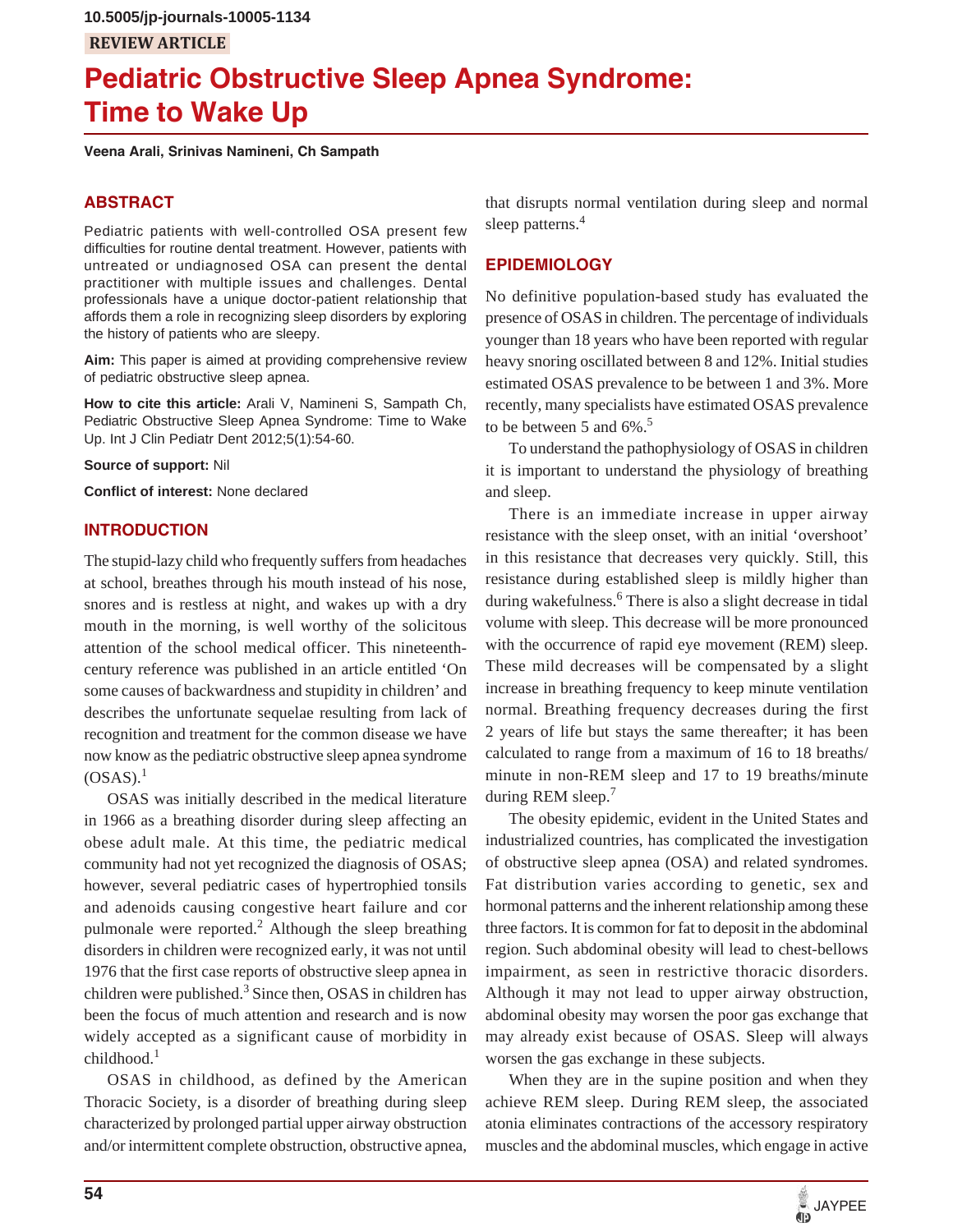expiration.<sup>7</sup> Also, REM sleep is associated with further flattening of the diaphragm's position.<sup>2</sup> These physiological changes worsen gas exchange in subjects with abdominal obesity and may even lead to REM sleep-related hypoventilation with some degree of carbon dioxide  $(CO<sub>2</sub>)$ retention. Upper airway impairment, *per se*, is not directly related to this  $CO<sub>2</sub>$  retention. It has, however, been hypothesized that abnormal gas exchange during sleep may impair the coordination of time-related contractions of both upper airway dilator muscles and inspiratory muscles.<sup>5</sup>

### **PATHOPHYSIOLOGY**

### **Role of the Tonsils and Adenoids**

Adenotonsillar hypertrophy clearly plays a role in the pathogenesis of childhood OSAS. Other causes of childhood OSAS includes obesity, craniofacial disease and neuromuscular disease; however, these are less common.<sup>8</sup>

Vast majority of children with OSAS has large tonsils and adenoids. It was found that site of upper airway closure was at the level of the tonsils and adenoids, whereas in normal children, it was at the level of the soft palate.<sup>9</sup> Most obvious is the fact that patients with OSAS do not obstruct during wakefulness, when the tone of the upper airway muscles is increased. However, many studies have failed to show a correlation between upper airway or adenotonsillar size and  $OSAS$ <sup>10,11</sup>

#### **Role of Upper Airway Neuromotor Tone**

Although the overall ventilatory drive appears to be normal in children with OSAS, it is possible that central augmentation of upper airway neuromotor function is abnormal. The upper airway muscles are accessory muscles of respiration, such as are activated by stimuli such as hypoxemia, hypercapnia<sup>12</sup> and upper airway subatmospheric pressure. The tendency of the upper airway to collapse is inversely related to the level of activity of the upper airway dilator muscles. $13-15$  Therefore, increased upper airway neuromotor tone may be one way that patients can compensate for a narrow upper airway, which has been shown in adults during wakefulness. This compensatory mechanism was lost during sleep.<sup>16</sup>

Unlike adults children have a less collapsible upper airway than normal adults. The upper airway neuromotor activation in children is regulated by various factors including central ventilator drive, chemoreceptor afferents, upper airway pressure and flow receptors, pulmonary mechanoreceptors and sleep state. The central nervous system is known to play a crucial role in maintaining upper airway patency.<sup>8</sup> Experiments have demonstrated the potential of the pediatric upper airway to modulate airflow

in response to such a stimuli as subatmospheric pressure and CO<sub>2</sub>. Furthermore, the studies suggest that children not only have increased basal upper airway tone during sleep, but that the tone can be increased even further in response to a stimulus. Thus, pharyngeal muscle activity appears to play a prominent role in preserving upper airway patency in children during sleep, in order to compensate for an anatomically smaller upper airway.8

### **Role of Arousal**

The arousal response to obstructive apnea differs markedly between children and adults. Arousals frequently do not occur in children. In infants, less than 20% of obstructive apneas was associated with arousal.<sup>17</sup> This lack of cortical arousal in response to airway obstruction probably accounts for the lack of sleep fragmentation and resultant daytime somnolence in pediatric patients. It may also explain why children can go on to have extended, uninterrupted periods of obstructive hypoventilation.

In general, children have a higher arousal threshold than adults; the younger the child, the higher the arousal threshold. $18$ 

# **Role of Other Structural Factors**

Structural factors other than adenotonsillar hypertrophy may play a role in the pathogenesis of childhood OSAS. Doubtless children with craniofacial anomalies are at risk for OSAS. However, it is unclear to what degree minor anatomical differences can contribute to sleep-disordered breathing.<sup>8</sup>

### **Role of Genetic Factors**

Genetic factors play a role in the pathophysiology of OSAS, as demonstrated by studies of family cohorts. It is unclear whether this is due to the modulating influence of genetic factors on the ventilatory drive,<sup>19,20</sup> anatomic features<sup>21,22</sup> or both.

# **CLINICAL SYMPTOMS**

The clinical symptoms are known to vary with age. Recognition of the problem is often only noted in older children, who are able to articulate complaints. The parental complaints of children seen at sleep clinics overtime include (Table 1). $8$ 

# **CLINICAL EVALUATION AND DIAGNOSIS OF SDB**

The scepticism of sleep-disordered breathing (SDB) indicates the need not only for a general pediatric evaluation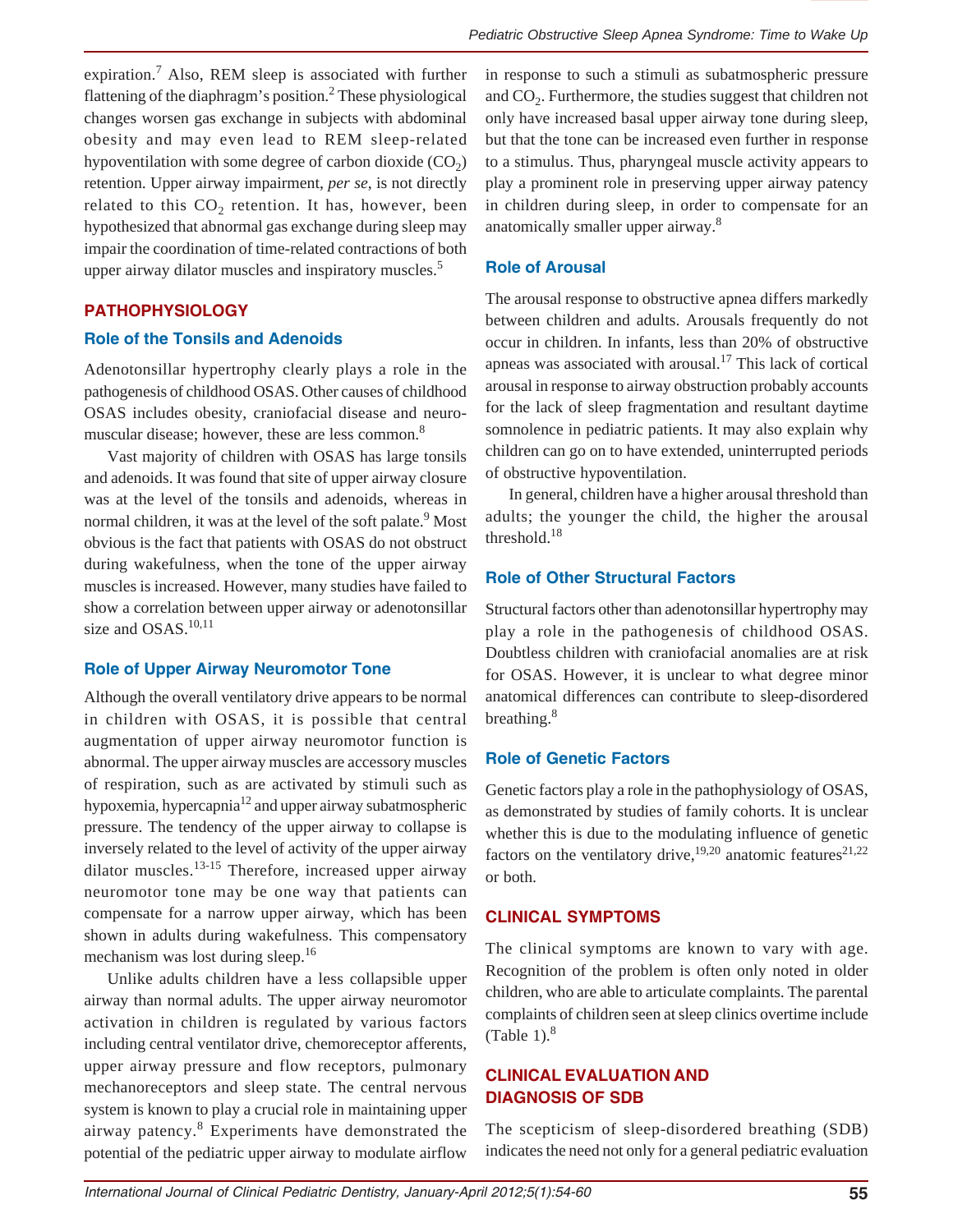| <b>Table 1:</b> Characteristic features of sleep apnea in different age groups                                                                                                                                                                                                                                                                                                 |                                                                                                                                                                                                                                                                                                                                        |                                                                                                                                                                                                                                                                                                                                                                                                                                                                                                                                                                                                        |                                                                                                                                                                                                                                                                                                                                                                                                                                                                                                                                                                                                                                                                                                                                                                                                                                                           |
|--------------------------------------------------------------------------------------------------------------------------------------------------------------------------------------------------------------------------------------------------------------------------------------------------------------------------------------------------------------------------------|----------------------------------------------------------------------------------------------------------------------------------------------------------------------------------------------------------------------------------------------------------------------------------------------------------------------------------------|--------------------------------------------------------------------------------------------------------------------------------------------------------------------------------------------------------------------------------------------------------------------------------------------------------------------------------------------------------------------------------------------------------------------------------------------------------------------------------------------------------------------------------------------------------------------------------------------------------|-----------------------------------------------------------------------------------------------------------------------------------------------------------------------------------------------------------------------------------------------------------------------------------------------------------------------------------------------------------------------------------------------------------------------------------------------------------------------------------------------------------------------------------------------------------------------------------------------------------------------------------------------------------------------------------------------------------------------------------------------------------------------------------------------------------------------------------------------------------|
| Infants, 3-12 months                                                                                                                                                                                                                                                                                                                                                           | Toddlers, 1-3 years                                                                                                                                                                                                                                                                                                                    | Preschool-aged children                                                                                                                                                                                                                                                                                                                                                                                                                                                                                                                                                                                | School-aged children                                                                                                                                                                                                                                                                                                                                                                                                                                                                                                                                                                                                                                                                                                                                                                                                                                      |
| • Disturbed nocturnal sleep<br>with repetitive crying<br>• Poorly established day/<br>night cycle<br>• Noisy breathing or snoring<br>• Nocturnal sweating<br>• Poor suck<br>• Absence of normal growth<br>pattern or failure to thrive<br>• Observation of apneic<br>events<br>• Report of apparent life-<br>threatening event<br>• Presence of repetitrive<br>earaches or URI | • Noisy breathing or snoring<br>• Agitated sleep or disrupted<br>nocturnal sleep<br>• Crying spells or sleep<br>terrors<br>• Grouchy and/or aggressive<br>daytime behavior<br>• Daytime fatigue<br>• Nocturnal sweating<br>Mouth breathing<br>• Poor eating or failure to<br>thrive<br>• Repetitive URI<br>• Witnessed apneic episodes | • Regular, heavy snoring<br>• Mouth breathing<br>Drooling during sleep<br>• Agitated sleep<br>• Nocturnal awakenings<br>• Confusional arousals<br>• Sleepwalking<br>• Sleep terrors<br>• Nocturnal sweating<br>• Abnormal sleeping<br>positions<br>• Persistence of bed-wetting<br>• Abnormal daytime behavior<br>Aggressiveness<br>$\bullet$<br>Hyperactivity<br>$\bullet$<br>Inattention<br>$\bullet$<br>Daytime fatigue<br>• Hard to wake up in the<br>morning<br>• Morning headache<br>• Increased need for napping<br>compared with peers<br>• Poor eating<br>• Growth problems<br>• Frequent URI | • Regular, heavy snoring<br>• Agitated sleep<br>Abnormal sleeping positions<br>Insomnia<br>$\bullet$<br>Delayed sleep phase<br>٠<br>syndrome<br>• Confusional arousal<br>Sleepwalking, sleep talking<br>$\bullet$<br>Persistence of bed-wetting<br>٠<br>Nocturnal sweating<br>٠<br>• Hard to wake up in the<br>morning<br>Mouth breathing, drooling<br>Morning headache<br>٠<br>Daytime fatigue<br>٠<br>• Daytime sleepiness with<br>regular napping<br>• Abnormal daytime behaviors<br>• Pattern of attention-deficit/<br>hyperactivity disorder<br>• Aggressiveness<br>• Abnormal shyness with drawn<br>and depressive presentation<br>• Learning difficulties<br>• Abnormal growth patterns<br>Delayed puberty<br>٠<br>• Repetitive URI<br>• Dental problems appreciated<br>by dentist<br>• Crossbite<br>Malocclusion (class II or III)<br>• Small jaw |

but also for a thorough evaluation of the upper airway anatomy. Clinically, it involves a comprehensive examination of its successive segments.

- 1. The nose, one should look for asymmetry of the nares, a large septal base, collapse of the nasal valves during inspiration, a deviated septum or enlargement of the inferior nasal turbinates.
- 2. The oropharynx should be examined for the position of the uvula in relation to the tongue. The scale developed by Mallampati et  $al^{23}$  scale may help to evaluate this position.
- 3. The size of the tonsils should be compared with the size of the airway.<sup>24</sup>
- 4. The presence of a high and narrow hard palate, overlapping incisors, a crossbite and an important (2 mm) overjet (the horizontal distance between the upper and lower teeth) are indicative of a small jaw and/ or abnormal maxilla-mandibular development.<sup>8</sup>

# **OBJECTIVE CONFIRMATION OF SDB**

Testing during sleep is the only way to confirm the presence of SDB. Controversy exists concerning the need for and type of test to be performed. Some of the measures used for

this testing include questionnaires and scales, home monitoring and PSG.25-28

Although questionnaires may be helpful in directing the attention of parents to the diurnal and nocturnal symptoms of SDB, the sensitivity and specificity of the questionnaires are not sufficient for affirming the presence of  $SDB$ <sup>29-31</sup>

Home monitoring with or without videotaping has also been used. Ambulatory monitoring with recording of cardiac and respiratory variables has been suggested as the first diagnostic step in testing for SDB. These devices can detect the presence of drops in oxygen saturation  $(SaO<sub>2</sub>)$ , apneas and hypopneas; affirm the diagnosis of SDB; and lead to treatment.32-34

Polysomnography is the only test that may exclude the diagnosis of SDB. It must always include monitoring of sleep/wake states through electroencephalography (EEG), electro-oculography, chin and leg electromyography, electrocardiography, body position and appropriate monitoring of breathing.<sup>8</sup>

# **Polysomnographic Differences between Children and Adults with OSAS<sup>35</sup> (Table 2)**

The American Thoracic Society has defined their criteria for an abnormal PSG in children as follows: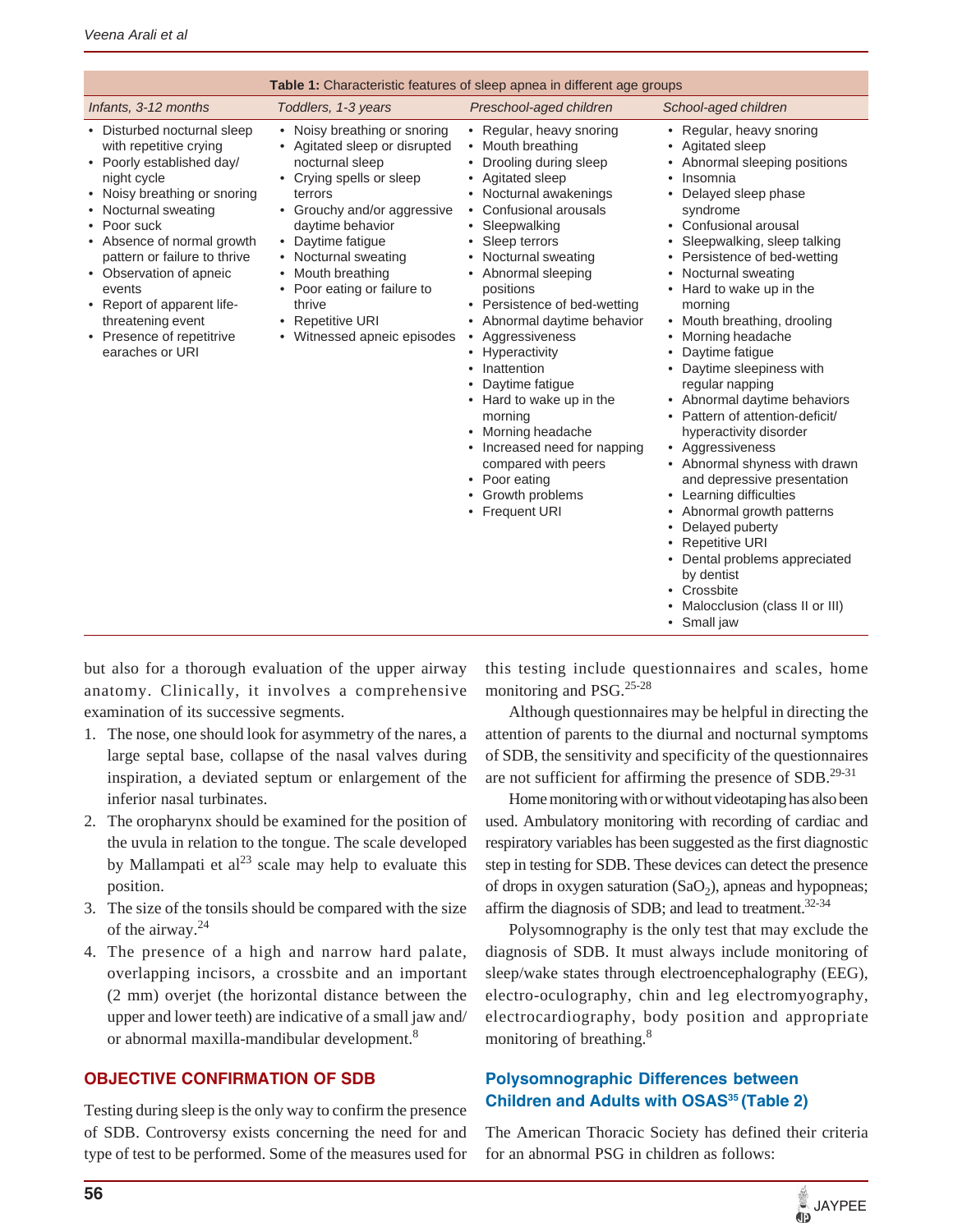- Apnea index (AI) 1/hour
- Apnea-hypopnea index 5/hour
- Peak end-tidal carbon dioxide 53 mm Hg or
- An end-tidal carbon dioxide tension 50 mm Hg for 10% of the sleep period and
- A minimum hemoglobin oxygen saturation 92%.

| Table 2: Diagnostic criteria of OSAS in children <sup>35</sup> |                          |  |  |
|----------------------------------------------------------------|--------------------------|--|--|
| <b>Frequent signs</b>                                          | Infrequent signs         |  |  |
| • Nocturnal snoring                                            | • Daytime sleepiness     |  |  |
| • Mouth breathing                                              | • Decreased appetite     |  |  |
| • Restless sleep with or                                       | • Failure to thrive      |  |  |
| without arousals                                               | • Frequent vomiting      |  |  |
| • Respiratory pauses                                           | • Swallowing dysfunction |  |  |
| • Respiratory infections                                       | • Behavioral problems    |  |  |
| • Chronic rhinorrhea                                           | Otitis media             |  |  |
| • Nocturnal sweating                                           | • Enuresis               |  |  |

# **Orofacial Implications**

It is also clear that the well-described but extremely complex interaction between nasal breathing and facial growth is important, even if it is rarely investigated (Fig. 1).<sup>5</sup>



**Fig. 1:** Influences on orofacial growth

The most common orofacial characteristics encountered include a retrognathic mandible, narrow palate, large neck circumference, long soft palate (which leads to dentists' being unable to visualize the entire length of the uvula when the patient's mouth is open wide), tonsillar hypertrophy, nasal septal deviation and relative macroglossia.<sup>36</sup>

The following features are found in OSA patients on a cephalogram:37

• An increased incidence of maxillary retrusion  $(ANB < 0)$ 

- An increased incidence of mandibular retrusion  $(ANB > 0)$
- An increased incidence of maxillary and mandibular retrusion (SNA and SNB)
- The hyoid was more inferiorly and anteriorly placed
- A thicker soft palate
- A larger tongue; a longer pharyngeal length.

# **Treatment of Obstructive Sleep Apnea in Children1**

- Adenotonsillectomy
- Medical therapies
	- Nasopharyngeal airway
	- Insufflations of pharynx during sleep
	- Continuous positive airway pressure via nasal mask
- Pharmacological
	- Topical nasal steroids
	- Antibiotics
	- Nasal decongestants
	- Weight loss
- Other surgical therapies
	- Craniofacial surgical procedures
	- Mandibular/maxillary plastic surgical procedures
	- Stenting procedures for nasal stenosis
	- Cleft palate revision procedures
	- Uvulopalatopharyngoplasty
- Tracheostomy.

There is an overall consensus that children with SDB should undergo evaluation by an otolaryngologist for surgical treatment.

# **Adenotonsillectomy5**

Treatment for short-term outcomes indicates that adenotonsillectomy with or without radiofrequency treatment of nasal inferior turbinates is the first approach to consider. A controversial issue is how early to perform adenotonsillectomy. Most will agree that adenotonsillectomy is often performed by 24 months of age. However, OSA has been noted as early as 3 weeks of age, and cases of heavy snoring and clinical symptoms in children aged 6 to 24 months are actually common. Adenotonsillectomy has been performed as early as 6 months of age.

# **Orthodontic Treatment**

Rapid maxillary distraction (RMD) is an orthodontic technique that is based on the bone formation process. A distractor anchored to two molars on both sides applies daily pressure, pushing apart both halves of the maxilla; bone then grows from the borders of the cartilage. This technique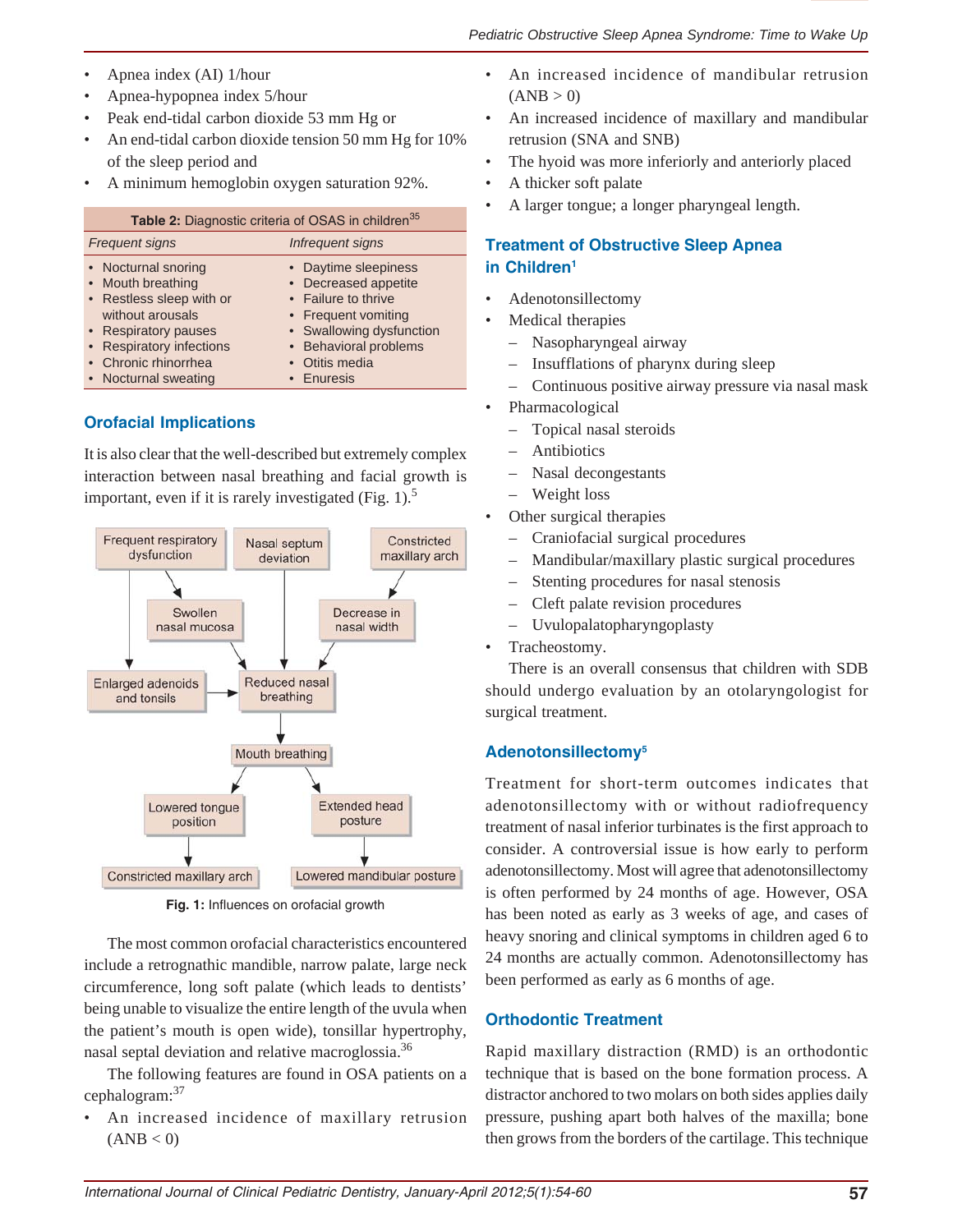pushes the soft tissues laterally, decreases the height of the soft palate, and enlarges the nasal orifices. Rapid maxillary distraction may be associated with distraction of the mandible, but because no mid cartilage is present, there is very limited widening.

Slow maxillary distraction is based on similar principles and optimizes the degree of widening at the different growth periods that occur in prepubertal children. Rapid and slow maxillary distractions are performed between 5 and 11 years of age. Distraction results in widening of the palate and the nose; thus, these procedure remedies nasal occlusion related to a deviated septum, for which little can be done before 14 to 16 years of age.<sup>5</sup>

# **Oral Appliances**

Oral appliances have been recommended for the treatment of OSA. Based on a large body of high-level evidence-based studies,<sup>38</sup> the American Academy of Sleep Medicine recently has published a newly revised practice parameter paper that lends substantial importance and credibility to the use of oral appliances (OAs) in the management of obstructive sleep apnea  $(OSA)^{39}$ 

A diversity of appliances have been developed to increase the oropharyngeal airway space. They have included devices with extensions to the soft palate or to the base of the tongue, tongue repositioning devices or more commonly, MRA.<sup>40</sup>

Tongue repositioning device works on the principle that the tongue is secured anteriorly by negative pressure from a soft plastic bulb between the lips and teeth but the device is bulky and causes considerable mandibular opening. $41$ 

The principle behind MRA is that the mandible is held forward during sleep. In so doing, by holding the tongue and pharyngeal muscles forward, the posterior airway space is increased. Mandibular repositioning appliances have the advantage of being simple, reversible and cost-effective. The effects of MRA on the oropharyngeal airway have been well demonstrated by cephalometric radiography and fluoroscopy.42

A range of minor side effects with OA's have been reported including temporomandibular disorders (TMD) symptoms, excessive salivation, dry mouth, bruxism, tooth movement and gingival irritation. Generally, all these side effects are mild in comparison to the complications of obstructive sleep apnea and can be reversed by adjustment or discontinuing the device.37

# **SURGICAL TREATMENT**

Surgeries, such as nasal septoplasty and other maxillofacial surgeries, are indicated in some rare cases but not usually seen in the pediatric population. Orthognathic surgery is normally postponed until 10 to 13 years of age.<sup>5</sup>

Two surgical techniques used in patients with SDB are mandibular distraction osteogenesis and maxillomandibular advancement.

Mandibular distraction osteogenesis is very similar to RMD, but it is applied to the mandible when a maxillary and mandibular widening is needed and when the slow mandibular orthodontic distraction cannot achieve the needed result.43

Maxillomandibular advancement is a very successful procedure. Nonetheless, it is major surgery that should be performed after there has been apt orthodontic treatment. It may be performed at anytime during childhood, but it is often postponed until 11 to 12 years of age. $43$ 

### **Continuous Positive Airway Pressure (CPAP)**

Mechanically bypassing the obstruction with continuous positive airway pressure (CPAP) and bilevel positive airway pressure (BiPAP) has been used successfully in children, although a difficulty in finding appropriately fitting equipment may contribute to problems with adherence. It should be noted that this method is only palliative in nature and does not cure the underlying cause of the obstruction.<sup>5</sup>

### **Sequelae of OSAS in Children1**

- Cardiopulmonary:
	- Right ventricular hypertrophy
	- Left ventricular hypertrophy
	- Pulmonary hypertension
	- Systemic hypertension
	- Cor pumonale
	- Polycythemia
- Neurodevelopmental:
	- Developmental delay
	- Hypersomnolence
	- Poor school performance
	- Leaning problems
	- Hyperactivity
	- Mood and behavior problems.

# **CONCLUSION**

OSAS in children is a rather new diagnostic entity and several issues regarding diagnosis, treatment and sequelae are not yet well studied. The timing of initial testing for children known to be at high-risk of OSAS has not been identified. Behavior and learning difficulties associated with OSAS and the effects of early diagnosis and treatment on these specific problems have not yet been well studied. The pathophysiology of childhood OSAS remains poorly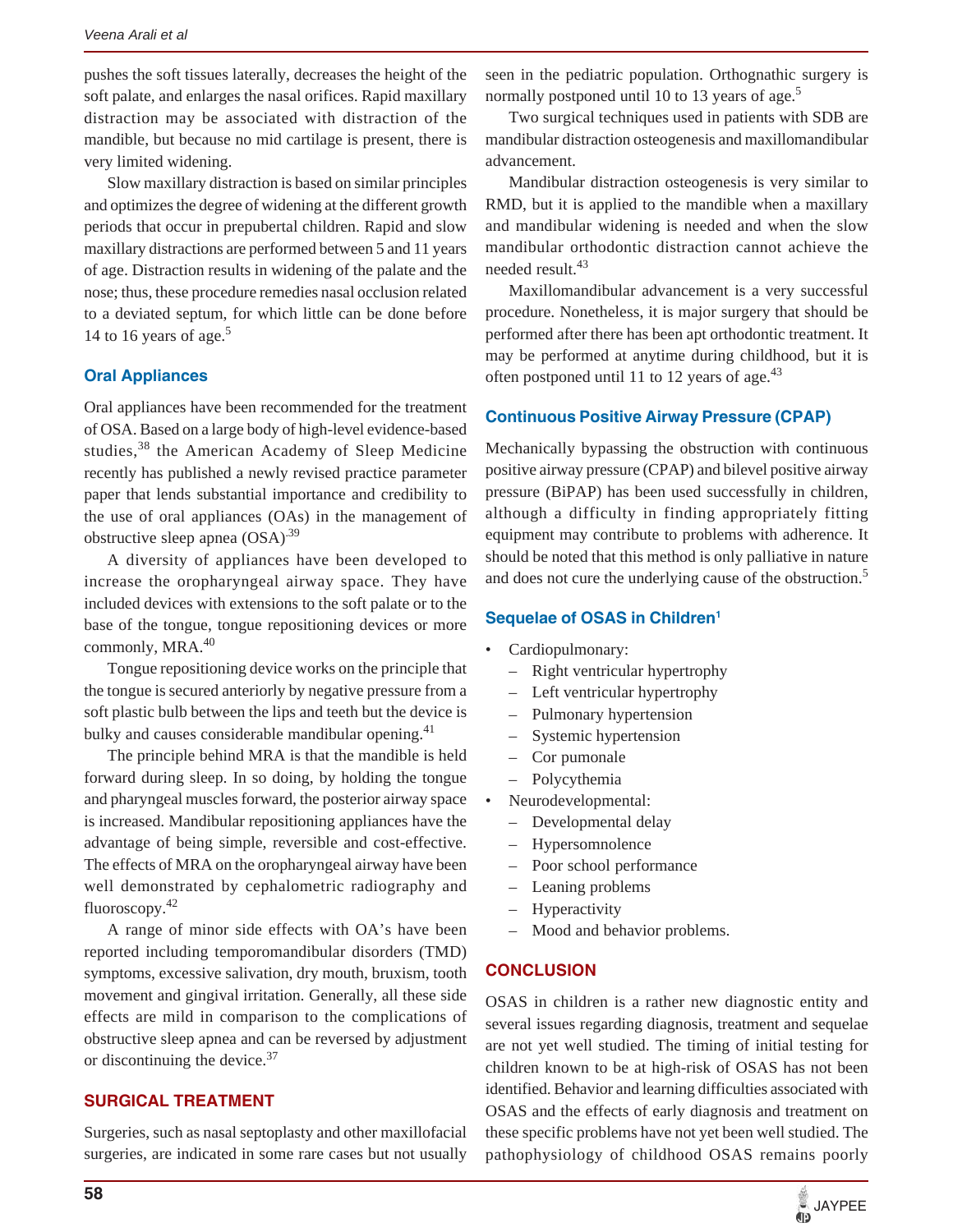understood. Yet, it is thought to be caused by a combination of anatomic and neuromotor factors, i.e. by the superimposition of structural abnormalities upon an inherently more collapsible upper airway. The anatomic disharmonies can be identified at an early age in order to deliver effective treatment to prevent the late outcomes of OSA. The behavior of the child in the dental office may be an alarming sign for identification of OSA. Timely diagnosis is dependent on maintaining an index of suspicion for highrisk children and on establishing a set of routine screening questions regarding sleep habits that can be easily incorporated into routine pediatric dentistry practice.

### **REFERENCES**

- 1. Kirk V, Kahn A, Brouillette RT. Diagnostic approach to obstructive sleep apnea in children. Sleep Medicine Reviews 1998;2(4):255-269.
- 2. Menashe VD, Farrehi C, Miller M. Hypoventilation and car pulmonale due to chronic upper airway obstruction. J Pediatr 1965;67(2):198-203.
- 3. Guilleminault C, Eldridge FL, Simmons B, Dement WC. Sleep apnea in eight children. Pediatrics 1976;58(1):23-30.
- 4. Loughlin GM, Brouillette RT, Brooke LJ, et al. American Thoracic Society standards and indications for cardiopulmonary sleep studies in children. Am J Respir Crit Cure Med 1996; 153(2):866-878.
- 5. Guilleminault C, Lee JH, Chan A. Pediatric obstructive sleep apnea syndrome. Arch Pediatr Adolesc Med 2005;159(8):775- 785.
- 6. Worsnop C, Kay A, Kim Y, Trinder J, Pierce R. Effect of age on sleep onset related changes in respiratory pump and upper airway muscle function. J Appl Physiol 2000;88(5):1831-1839.
- 7. Orem J, Montplaisir J, Dement WC. Changes in the activity of respiratory neurons during sleep. Brain Res 1974;82(2):309- 315.
- 8. Marcus CL. Pathophysiology of childhood obstructive sleep apnea: Current concepts. Respir Physiol 2000;119(2-3):143- 154.
- 9. Isono S, Shimada A, Utsugi M, Konno A, Nishino T. Comparison of static mechanical properties of the passive pharynx between normal children and children with sleepdisordered breathing. Am J Respir Crit Care Med 1998; 157:1204- 1212.
- 10. Fernbach SK, Brouillette RT, Riggs TW, Hunt CE. Radiologic evaluation of adenoids and tonsils in children with obstructive apnea: Plain films and fluoroscopy. Pediatr Radiol 1983;13(5):258-265.
- 11. Mahboubi S, Marsh RR, Potsic WP, Pasquariello PS. The lateral neck radiograph in adenotonsillar hyperplasia. Int J Pediatr Otorhinolaryngol 1985;10(1):67-73.
- 12. Weiner D, Mitra J, Salamone J, Cherniack NS. Effects of chemical stimuli on nerves supplying upper airway muscles. J Appl Physiol Respir Environ Exerc Physiol 1982;52:530-36.
- 13. Schwartz AR, Thut DC, Brower RG, Gauda EB, Roach D, Permutt S, Smith PL. Modulation of maximal inspiratory airflow by neuromuscular activity: Effect of CO2. J Appl Physiol 1993;74(4):1597-1605.
- 14. Schwartz AR, Thut DC, Russ B, Seelagy M, Yuan X, Brower, RG, Permutt S, Wise RA, Smith PL. Effect of electrical

stimulation of the hypoglossal nerve on airflow mechanics in the isolated upper airway. Am Rev Respir Dis 1993;147(5):1144- 1150.

- 15. Hudgel DW, Hendricks C, Dadley A. Alteration in obstructive apnea pattern induced by changes in oxygen and carbon-dioxideinspired concentrations. Am Rev Respir Dis 1988;138(1):16- 19.
- 16. Mezzanotte WS, Tangel DJ, White DP. Influence of sleep onset on upper-airway muscle activity in apnea patients versus normal controls. Am J Respir Crit Care Med 1996;153(6):1880-1887.
- 17. McNamara F, Issa FG, Sullivan CE. Arousal pattern following central and obstructive breathing abnormalities in infants and children. J Appl Physiol 1996;81(6):2651-2657.
- 18. Busby KA, Mercier L, Pivik RT. Ontogenetic variations in auditory arousal threshold during sleep. Psychophysiology 1994; 31(2):182-188.
- 19. el Bayadi S, Millman RP, Tishler PV, Rosenberg C, Saliski W, Boucher MA, Redline S. A family study of sleep apnea. Anatomic and physiologic interactions. Chest 1990;98(3):554-59.
- 20. Redline S, Leitner J, Arnold J, Tishler PV, Altose MD. Ventilatory-control abnormalities in familial sleep apnea. Am J Respir Crit Care Med 1997;156(1):155-160.
- 21. Douglas NJ, Luke M, Mathur R. Is the sleep apnoea: Hypopnoea syndrome inherited? Thorax 1993;48(7):719-721.
- 22. Guilleminault C, Partinen M, Hollman K, Powell N, Stoohs R. Familial aggregates in obstructive sleep apnea syndrome. Chest 1995;107(6):1545-1551.
- 23. Mallampati SR, Gatt SP, Gugino LD, Desai SP, Waraksa B, Liu PL. A clinical sign to predict difficult tracheal intubation: A prospective study. Can Anaesth Soc J 1985;32(4):429-434.
- 24. Friedman M, Tanyeri H, La Rosa M, Landsberg R, Vaidyanathan K, Pieri S, Caldarelli D. Clinical predictors of obstructive sleep apnea. Laryngoscope 1999;109(12):1901-1907.
- 25. Rosen CL. Obstructive sleep apnea syndrome in children: controversies in diagnosis and treatment. Pediatr Clin North Am 2004;51(1):153-167.
- 26. Whiteford L, Fleming P, Henderson AJ. Who should have a sleep study for sleep related breathing disorders? Arch Dis Child 2004;89(9):851-855.
- 27. Tarasiuk A, Simon T, Regev U, Reuveni H. Willingness to pay for polysomnography in children with obstructive sleep apnea syndrome: A cost-benefit analysis. Sleep 2003;26(8):1016- 1021.
- 28. Praud JP. Snoring in children: Still many questions, only a few answers. Pediatr Pulmonol Suppl 2004;26:169-171.
- 29. Carroll JL, McColley SA, Marcus CL, Curtis S, Loughlin GM. Inability of clinical history to distinguish primary snoring from obstructive sleep apnea syndrome in children. Chest 1995; 108(3):610-618.
- 30. American Thoracic Society. Standards and indications for cardiopulmonary sleep studies in children. Am J Respir Crit Care Med 1996;153(2):866-878.
- 31. American Thoracic Society. Cardiorespiratory sleep studies in children: Establishment of normative data and polysomnographic predictors of morbidity. Am J Respir Crit Care Med 1999; 160(4):1381-1387.
- 32. Flemons WW, Littner MR, Rowley JA, Gay P, Anderson WM, Hudgel DW, McEvoy RD, Loube DI. Home diagnosis of sleep apnea: A systematic review of the literature: An evidence review cosponsored by the American Academy of Sleep Medicine, The American College of Chest Physicians, and the American Thoracic Society. Chest 2003;124(4):1543-1579.